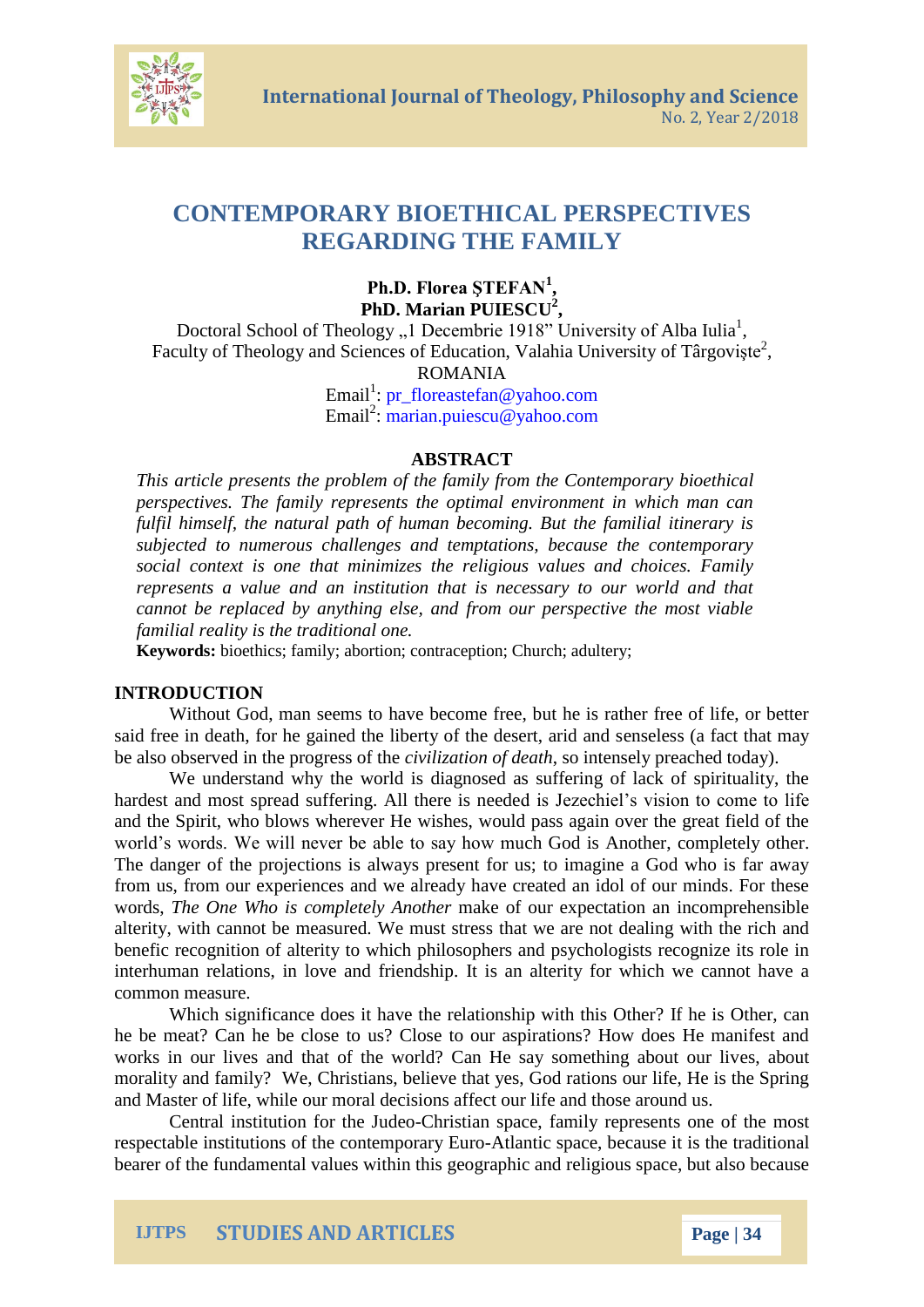

it concentrates a special vision about world and life<sup>1</sup>. Considered pillar and foundation of society and personal development, the most important social construction, icon of Church, "fundamental social human community"<sup>2</sup>, family is truly the main source of stability and morality in every human community, basing itself on the biblical perspective on world and life and having in its center the idea of communion, subsidiarity, solidarity, collaboration and love. In postmodernity, family has suffered numerous changes and it still suffers the ideological attack of many groups, especially of secular-atheistic and anti-Christian nature. If for a Christian family is a bastion of Christian principles, for a secular-atheist it represents a bastion of an ancient vision of life, but the present study does not, nevertheless, consider an analyze of the family from the perspective of its interaction with postmodernity, but from ideological perspective, or from the ideas confrontation between the two visions.

Although we clearly position ourselves on the traditional family's side, we respectfully consider any other perspective on family, even if we don't share those ideas, because of the fact that the freedom of thought is the greatest gift that our Creator has offered us, and the human being was endowed with the ability to choose and to discern as one of the greatest godly gifts. Outside a strong, healthy family we cannot conceive the human community, because the social relations, the fundamental ethical principles and the basic human values are being taught and exercised correctly and thoroughly only within the familial environment.

Family is, therefore, a source of morality for the entire society, a model of human relations and center of strength and stability. Without family there can be no human community or society and history demonstrates us that no human society ever existed without family at its foundation. Further on we will analyze, from the Christian bioethics perspective, from eastern orthodox perspective, some urgent and very important issues for the morality of today's man.

### **1. FAMILY'S SPIRITUAL AND BODILY FRUITFULNESS**

One of the most important issues regarding the family, projection of the Holy Trinity within the human society<sup>3</sup> and the basic cell of the human society<sup>4</sup> is its fertility. Here we may ask several questions. Is a family without children complete, or not? The problem must be considered from biblical perspective: children are a gift and a blessing from God. In the Judaic and Judeo-Christian antiquity, the absence of children was the sign of a divine punishment, which was the lack of immediate familial fulfillment. We have the example of Zachary and Elisabeth who, until the birth of John, the future Saint, Baptizer and advent prophet, have suffered the vituperation from the part of their community.

But if we are to deepen the essence of this issue, is the purpose of the family the birth of children only?

If we were honest we should see that children are indeed a great gift and a blessing for any family, but there are also cases when for exclusively medical reasons – although in

<sup>3</sup> Popescu D., "Famila în cultura secularizată", in *Actele Congresului Internațional "Familia și Viața la începutul unui nou mileniu creştin*", Bucharest, EIBMBOR, 2001

 $\ddot{\phantom{a}}$ <sup>1</sup> Chipea F., *Familia contemporană – tendinţe globale şi configuraţii locale*, Bucharest, Expert, 2011

<sup>2</sup> Teoctist, Patriarch, "Mesaj la deschiderea Congresului Internaţional «Familia şi Viaţa la începutul unui nou mileniu creştin»", in *Actele Congresului Internaţional "Familia şi Viaţa la începutul unui nou mileniu creştin,* Bucharest, EIBMBOR, 2001; Ciubotea, IPS Daniel, "Familia creştină-Biserica de acasă", in Familia creştină azi, Iaşi, Trinitas, 1995; Mihaita, IPS Nifon, *Misiologie creştină*, Bucharest, Asa, 2005

<sup>4</sup> Gherghel P., *Familia creştină şi căsătoria*. In *DT*; 8/2001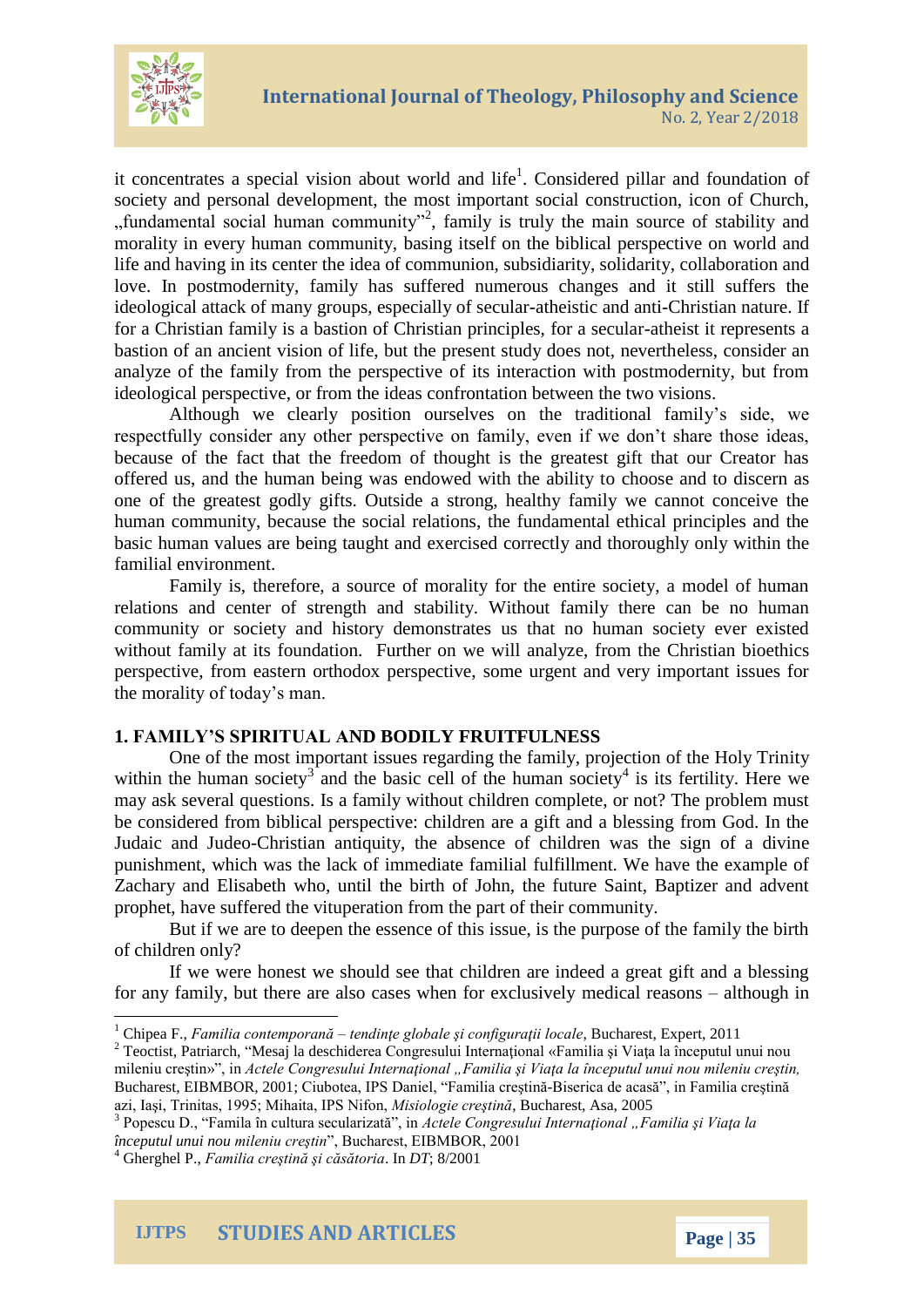

this point we might juggle with the terms, because in the eastern tradition there is also the idea that the impossibility of having children is caused by a sin – a family cannot have descendants. It is nevertheless a family, although the immediate temptation is to consider it unfulfilled. Still, we shouldn't regard things through these lenses.

The family's main purpose is the manifestation of love between the two husbands, man and woman, the mutual relieving, the cooperation between them, the spiritual development of the two and the increasing communion, the personal becoming, because the main eschatological purpose of each one is redemption. Thus, each of the two husbands becomes a redemption ladder for the other. The main purpose is, therefore, a deepening of the communion, a mutual spiritual evolution, a fact which doesn't exclude fertility, viewed from spiritual perspective<sup>5</sup>. Family is based on love as purpose and main objective, because God who is Trinity of Persons and One in Being, is a model of perfection, of familial love, He "*institutes existence and life as an event of love and personal communion*". Same as the Trinity's persons are connected to one another by a perfect love (God, in His essence, is love!) discovering one another and being oriented towards one another.

In this way, although they cannot have any descendants, the two may fathom the relation of communion between them and support their spiritual development, which is the most important fact. At this level, from this perspective, we notice that we may speak of an extremely important spiritual and cultural paternity or maternity, because the godly demand is "be fruitful and increase in number", not only "increase in number", and this increase means spiritual and cultural fathoming (Genesis 1, 26). Human kind has known many geniuses, either they were unmarried, either married men with no children, which doesn't mean that they were less important for the history of humanity.

Considering the couples who wish, but cannot have children, regarding from bioethical perspective we are dealing with the technical medical issue about the possibility of making children. Here we should discuss the practice of artificial insemination, or in vitro. The problem is simple. In order to have higher chances of success, several fecundated ovules are implanted in the female's uterus, but the problem appears when most of them die or appears the possibility of multiple carriages and the parents chose to allow the evolution of only one of them.

From moral point of view, we have the following problem: is it correct to manipulate life in such a manner? To choose which embryo to live and which one to die? Aren't we taking the Creator's place? Of course, we are responsible with protecting life and not allowing death to make us its instruments. It is moral to do everything it takes to have offspring, but without affecting the life which manifests itself and without putting an end to the right to life of any other potential embryo<sup>7</sup>. Here it must be stressed that any practice which leads to the destruction of life, of a future embryo with potentiality of life is completely immoral and a faithful man should regard the problem in this manner. Then, if this is the only medical solution, we must ask ourselves whether adopting a child isn't a more natural act than pushing the limits of human nature and destroying life and the potentiality of life.

We are also dealing with the problem of "substitute mothers"  $-$  if in a couple the woman cannot have children, from medical causes, then either on artificial or natural ways,

 $\ddot{\phantom{a}}$ 

**IJTPS STUDIES AND ARTICLES Page | 36**

<sup>5</sup> Baconski Theodor, *Iacob şi îngerul*. Bucharest: Humanitas; 1997

<sup>6</sup> Yannaras Christos, *Libertatea Moralei*. Bucharest: Anastasia; 2002

<sup>7</sup> Evdochimov P., *Taina iubirii*, Bucharest, Christiana, 1994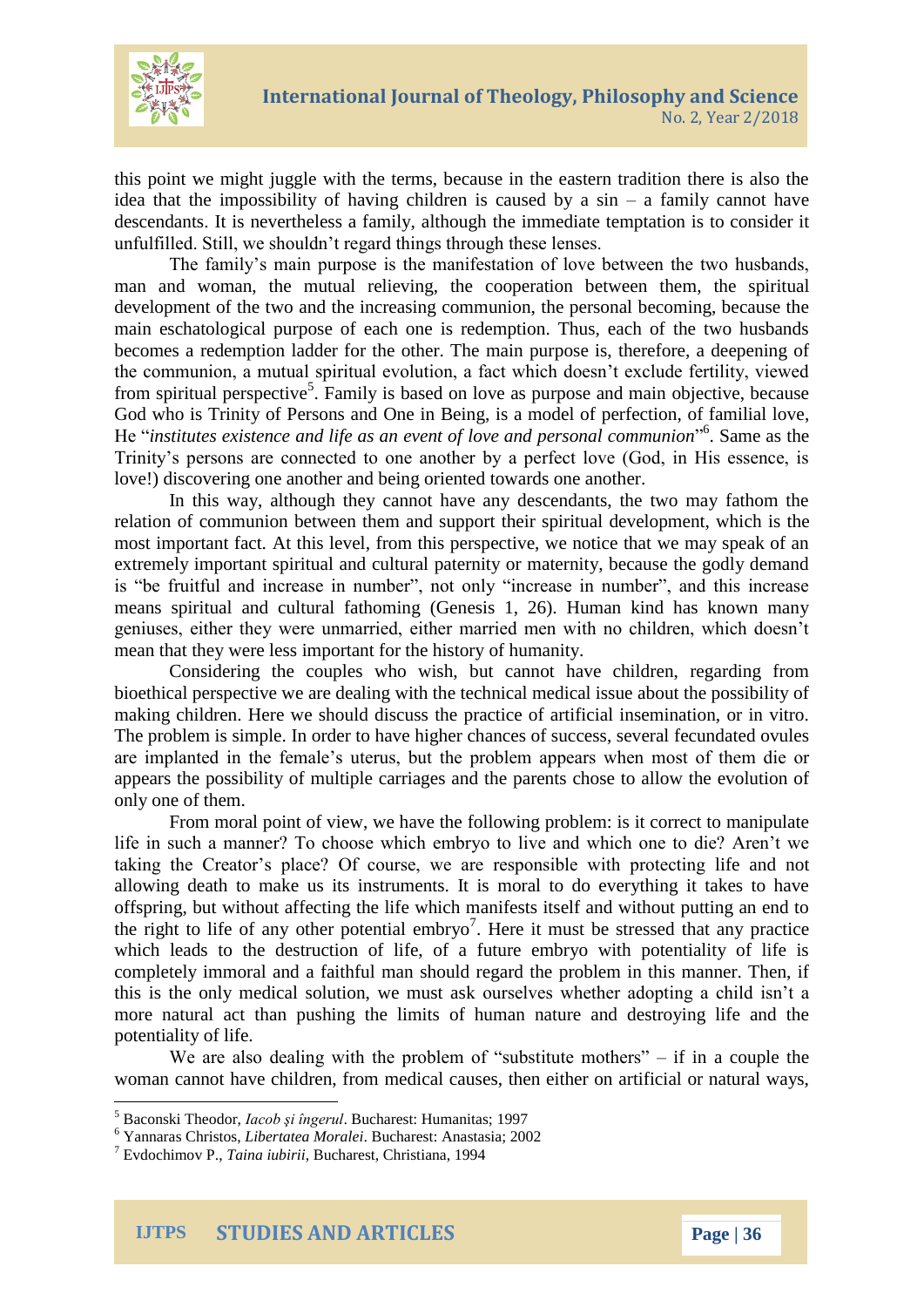

the husband can fecundate a woman who is willing to carry the child of that couple. In this situation, the problem is immoral from the very beginning.

Either we are referring to the procreation act outside marriage, either we are talking about the fact that the artificially fecundated ovule of a couple is implanted to a substitute mother, it is immoral, because the child creates a special bond with the mother and a mother cannot be only a carrier, being actually an intromission of a foreign person within the couple, which is a form of adultery, be it partial or virtual, which creates a serious moral problem<sup>8</sup>.

## **2. THE ETHICS OF FAMILY'S FERTILITY**

Another issue that might appear in connection with the family, "basic cell at the foundation of the social organism" and terrestrial image of Trinity<sup>9</sup>, is about the medical means that stimulate fertility. These may morally be used, if they do not affect the corporal or spiritual health of the person who uses them. The condition is thus not to affect the user's health $10$ .

Nowadays, there is also the challenge of experiencing new fertilization treatments which, from moral perspective, raise the same problem, that of affecting the health of the person who uses these medical or medicamentary practices. Thus, if these experiments does not affect, limit or deform life and human health, then they are entirely moral and good to use. Corelative to this problem it is also the use of contraceptives or other contraceptive techniques which give their users the illusion of the liberty of deciding when to conceive a child. They forget that the latter is God's ineffable gift and he who cannot have children would better adopt. Then, the purpose of marriage is to fulfill love, the mutual aiding, walking on the path to fulfillment and the procreation of children, as main purpose, but not the only purpose<sup>11</sup>.

Because they stop, effectively or virtually, the possibility to conceive and they serve the culture of death, of individuality and of pleasure, because it is medically proved that they affect the quality of human life and are foreign of promoting, respecting and supporting life, contraceptives are considered immoral. It is true that many people who believe themselves faithful accept them, considering that they have the right to conceive when they decide, which is why they use them deceiving their conscience that they avoid a greater evil, abortion or abandoning the newborn. But morally speaking the problem is wrongly approached, because the Christian leads himself according to the Holy Scripture, and in some confessional traditions the Holy Tradition has the same normative value. According to the latter, because they stand against life and our Creator, the contraceptive means raise serious moral problems.

The only accepted method for limiting the number of children is either restraining, either the so-called method of the biologic calendar, based on the increasing or the decreasing of the woman's basal temperature during the fertile periods or, inversely, the infertile ones.

 $\ddot{\phantom{a}}$ 

<sup>8</sup> Mihoc C., *Taina Căsătoriei şi familia creştină în învăţăturile Sfinţilor Părinţi din sec. al IV-lea*, Sibiu, Teofania; 2002

<sup>9</sup> Sârbu C., *Familia în cadrul învăţăturii creştine*. In Mitropolia Moldovei şi Sucevei; 3-4/1968; Mladin N., *Studii de Teologie Morală*. Sibiu: Ed. Tipografiei şi Arhiepiscopiei; 1969

<sup>10</sup> Remete G., "Familia şi planningul familial", in *Actele Congresului Internaţional "Familia şi Viaţa la începutul unui nou mileniu creştin"*, Bucharest: EIBMBOR; 2001

<sup>11</sup> Moldovan I., *Adevărul şi frumuseţea căsătoriei*. Alba Iulia; 1996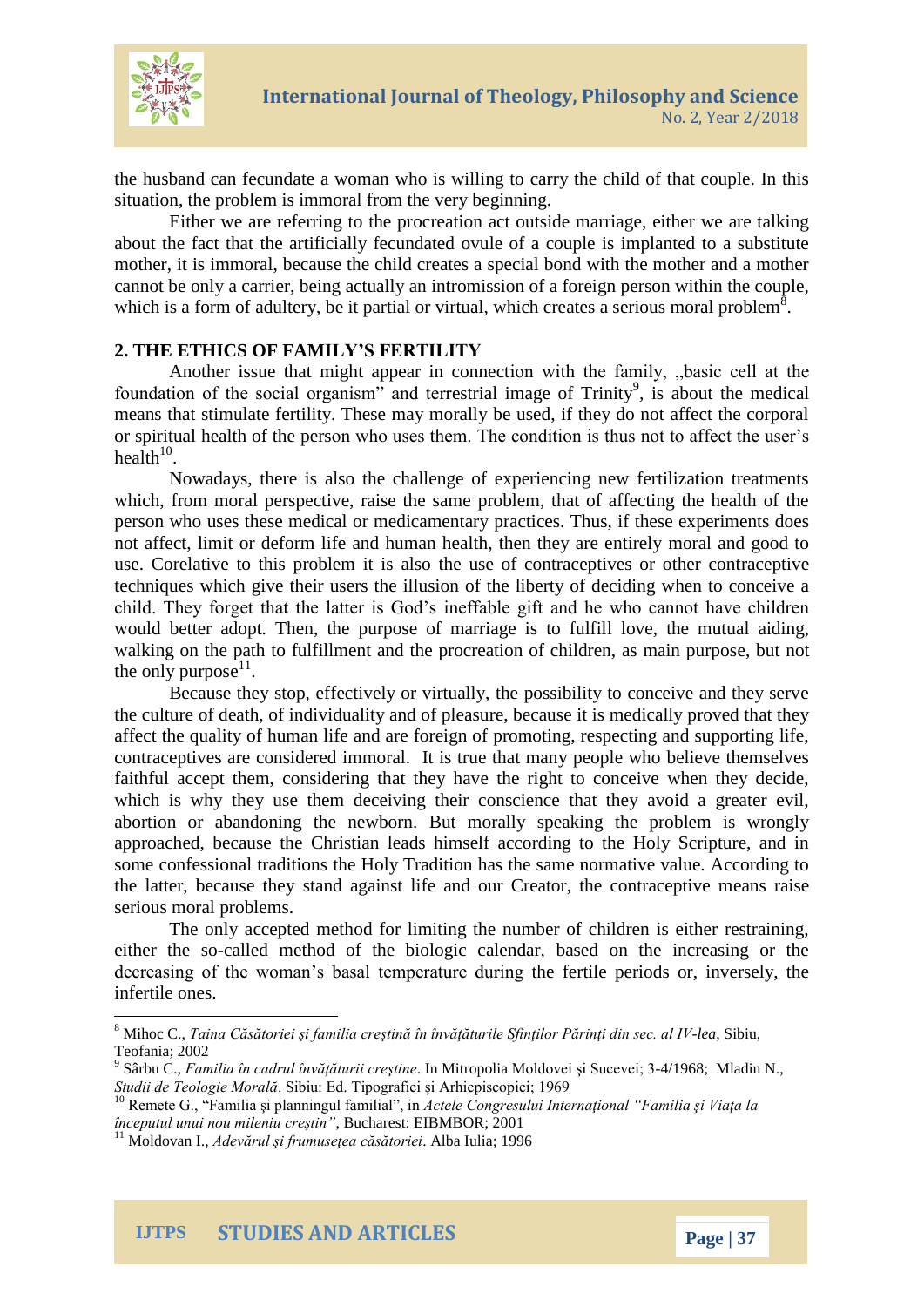

Sexuality is not considered something evil and immoral and the birth of children is an auxiliary objective to marriage but, nevertheless, the morality of these connections is important, for life is bound to them, like the birth on new men in this world and the transmission of life. For this reason, sexuality, as key of life, and physical means of appearing into this world, has a predominant importance and cannot be simply exposed to pleasure, to human vices and caprices $^{12}$ .

Family is the unique appropriate environment in which a child can come into this world, the only favorable environment for the fulfillment of love<sup>13</sup> being, from the perspective of Christian moral, the only optimal environment for the development, carrying and the appearance of human being.

In the family, both the father and the mother have an important role in the child's healthy and harmonious raising, each of them contributing to the genetical, spiritual and cultural dower of the newborn. Even emotionally, the appearance of a child outside the marriage or him being raised by only one parent represents an unhappy, abnormal and problematic situation for the child's harmonious, normal and natural development.

Choosing to have a descendant is a responsible decision and a manifestation of human liberty, but it doesn't represent everything because He Who is the Spring of life has, in this matter, the most important decision. Thus, sometimes there is at least apparently the possibility of giving birth to a child in the couple, but it fails to appear, other times the reproductive health of one of the members of the couple is irremediably affected, but the child nevertheless appears. It is also possible for a child to appear even if contraceptive methods are being used in the couple, without even being affected by them. This fact shows us that God is the One who has the final word concerning the appearing of life, and man is only the secondary operator of this life's *mise en scene*.

The conclusion is that everything that opposes to life, it limits and affects it cannot be moral and a good Christian will avoid this. The key or the deciphering code for these bioethics issues is this: man must stand in the service of life, of the culture of love, and never the other way around<sup>14</sup>. The responsibility to God's image which exists in each of us, to the magnificent gift of life consists in the respect towards life in all its stages and forms as a reflection of the Creator's will, the only one who is the Master of life and death, the absolute Lord of our existence $^{15}$ .

# **3. DIVORCE – WOUND OF THE FAMILY AND VIOLATION OF GOD'S WILL**

Another major issue in the contemporary bioethics is connected to divorce, namely the separation of the two husbands and the breaking of the marriage bond. Christianity respects almost completely the biblical principle that what God had bonded, man cannot break, which is why the indissolubility of marriage is regarded as godly will.

For the human frailness, there is nevertheless the possibility of remaking marriage and the allowance to let the man marry three times at the most in the orthodox Church, while the Catholic one doesn't accept divorce in any form<sup>16</sup>. Divorce is breaking the bond of love, or in other words its concrete aspect of alienation and separation. Even if in certain religious

 $\overline{a}$ <sup>12</sup> Rose S, *Un singur trup, amândoi o singură fiinţă*. Bucharest: Sofia; 1997

<sup>13</sup> Mayendorff J., *La marriage dans le perspective orthodoxe*. YMCA Press; 1986

<sup>14</sup> Breck J., *Darul sacru al vieţii. Tratat de bioetică*. Cluj-Napoca: Patmos; 2003

<sup>15</sup> Ilioaie Ş., *Cultura vieţii-aspecte morale în bioetică.* Cluj-Napoca: Renasterea; 2009

<sup>16</sup> Trifa G I., "Violența domestică și divorțul – provocări majore pentru Biserică și Școală", in *Educația din perspectiva valorilor*, VIII<sup>th</sup> ed. Bucharest: Eikon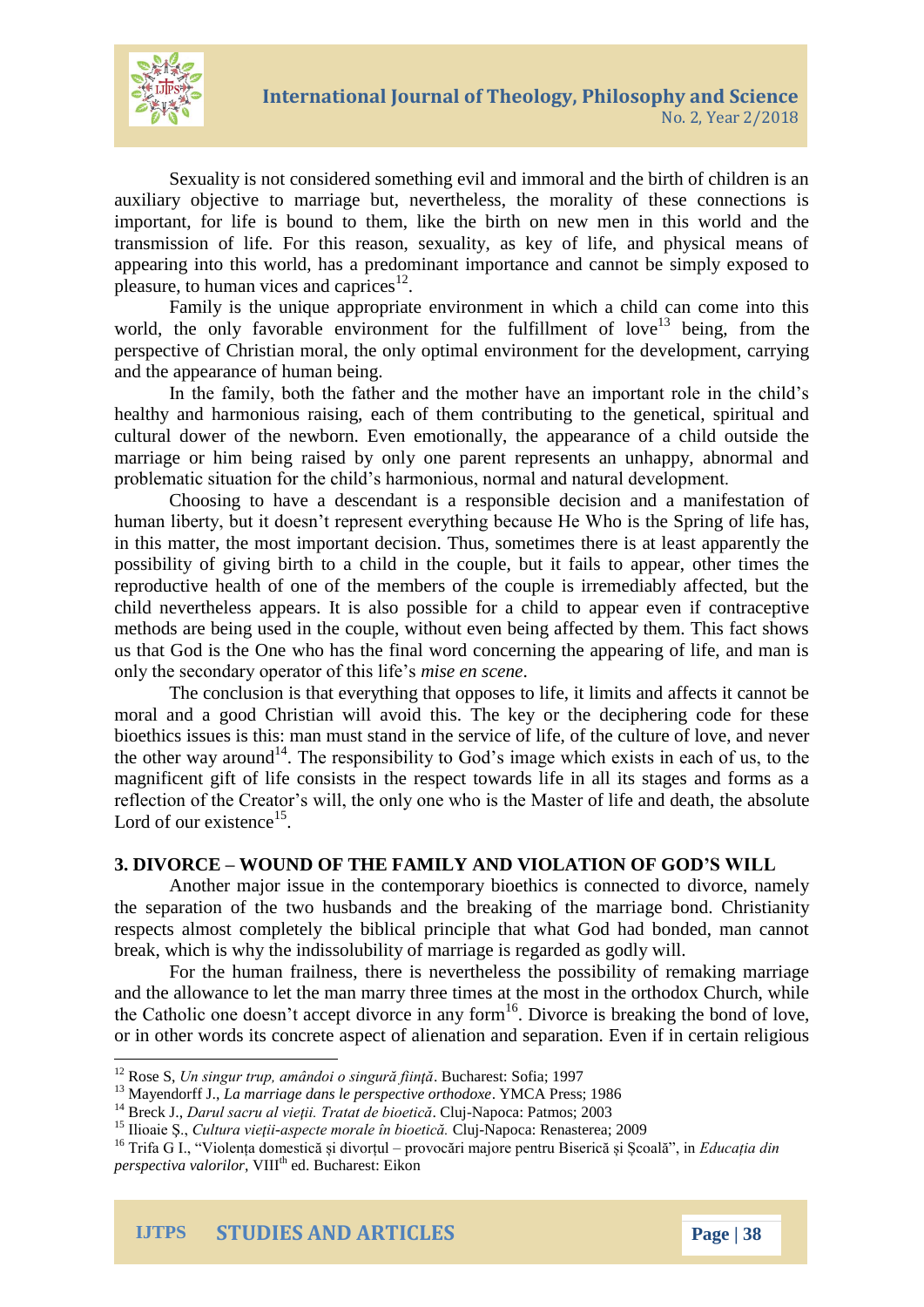

traditions man is allowed a second and a third marriage, this allowance is a sign of understanding the human flaws and not a habit or a state of normality. Separating yourself from the man you united with before God represents His dishonoring and a breaking of your own promise of fidelity and the marital commitment. Marriage involves offering, abnegation, sacrifice, which is why divorce is unacceptable, for it means dishonoring the charisma, the refusal of surpassing the challenges together.

In the space of the Old Testament, divorce was allowed only for adultery, the only viable reason in Christianity also, perhaps because deceiving of one of the husbands breaks the marriage's indissolubility. In the Christian space, the approach is quite different, but most theologians speak about divorce as being an abnormality, a sin. This is why in the Orthodox space the second or the third marriage is considered only a special prayer and not a Sacrament and is granted only after a period of penitence.

Unfortunately, in the contemporary world divorce is considered a privilege of man, normality within the community, while the reasons for divorce have multiplied, in eager rivalry hilarious or superficial. Divorce is often caused by the fact that those who wish to marry do not put at the base of their relationship a common vision about world and life, but the pleasure, the interest or the ego. From Orthodox Christian perspective, divorce is unacceptable because it manifests superficiality towards the commitments taken before God and the significant half. The main cause of divorce is a superficial perspective about life and putting the relation of marriage on unsolid, emotional or superficial base. What should prevail in choosing a partner is, first of all, the existence of common moral and religious principles, of a compatible vision about the community and the will to remain faithful next to one another. The lack of a systematic and profound catechesis makes the majority of faithful Christians smaller and smaller. Those who consider themselves faithful, but break fundamental religious rules, are in a huge moral problem regarding their faith. Considering the Christian values as being negotiable and with no absolute normative value, even indirectly, for most Christians are unaware of that, lead to the marriage's failure in divorce<sup>17</sup>. Divorcing, breaking yourself from the unity of marriage is a wound on the Church's body, on the community in which the family lives, but also a missionary, educational and moral failure of the Church which was not able to intervene in this case in a beneficial and efficacious manner.

# **4. ABORTION-CRIME AGAINST HUMANITY AND ANTI-FAMILIAL AND IMMORAL ACT**

Abortion represents a reality of the world we live in, either we are referring to faithful or non-believers. It represents, for the one who believes, an interruption of the life of a becoming human being. In their large majority, the Christian believers consider that human life appears as godly gift from the moment of the conception, which is why any intervention whatsoever upon the future grown human being is considered a crime.

Thus was considered abortion by Christians in all times and places, because putting a stop to a life is considered overtaking human prerogatives, because man has no right to take a life, either to a born or unborn human being. "Human being remains a human being no matter the dimensions it has and the environment where he lives. Wherever there is a

 $\ddot{\phantom{a}}$ 

<sup>17</sup> Balswich J O., Balswich J. K., *Familia, o perspectivă creştină asupra căminului contemporan*, Oradea: Casa Cărtii: 2009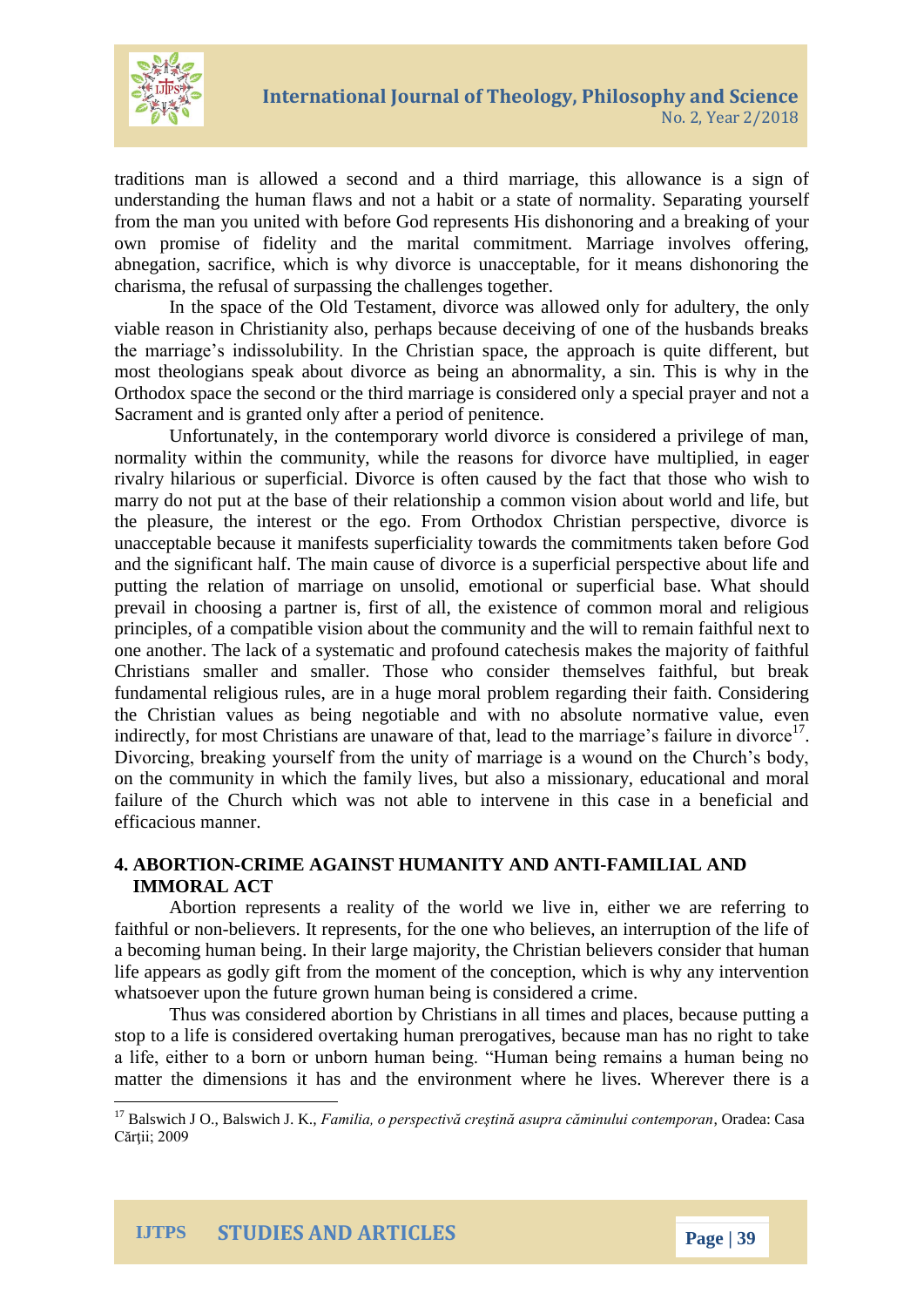

stopping of this evolution, we are dealing with murder<sup>18</sup>. From bioethics perspective, the problem is this: can we really speak about human life from the conception? Some say that human is only the born being, others that the moment of life is not at all at the conception.

From theological perspective, we are guiding ourselves after the immutable godly Revelation, which asserts the existence of life, of person, from the moment of conception. From human perspective, we are guiding ourselves after the results obtained by science, which also shows that life appears from the moment of conception, as manifestation, as biofield and behavior inside the mother's body.

The human being is the most important for the Creator, for it is for man that God chose to come into this world, to become a man, which is why man has a huge value, greater than the one of the universe as a whole, for he is a reflection of God's image. This is why, no matter her age, the human being has the right to existence, which only God can give or take<sup>19</sup>. Unfortunately, we see that abortion appears especially at young people, who are not married and have occasional sexual relations, outside family, and abortion is a solution to the fact that in their life had appeared a child whom they do not want. The main cause is the precarious education, the lack of adequate catechesis and the lack of a religious sense of life.

It is immoral to take a life which you cannot give; it is immoral to interrupt a life only because you didn't know how to restrain yourself or to avoid having offspring you  $\dim$ <sup>20</sup>. The Christian bioethics consider abortion as being the greatest moral evil for a mother, because abortion has poisonous psychical consequences, the feeling of guilt terrorizing the life of the one who chose this inhuman and immoral solution. Therefore abortion raises the problem of the right to decide whether to let continue or to stop the life of another, all the more so given the conditions that for a faithful man the human being is a person ever since the conception.

Why do we consider that life appears in the moment of conception? Because after that in unfolds naturally according to some observable stages that culminate at birth. We consider that, even if in is unborn yet, the human being has the right to life, because we are speaking about a human being and we do not have the right to alter the exclusive privilege of the Creator to give and take life to man. We must underline the fact that giving life or taking life to humans is an exclusive right of God. Man is called by God to life and without Him and His will there can be no life. Therefore, the right to existence is a godly gift which cannot be undertaken by man in any form whatsoever.

### **5. EXPERIMENTS ON MAN AND PALLIATIVE PRACTICES**

The consent regarding human experiments or putting a stop to a life is, in Christian perspective, connected to family life as a whole. When man agrees to be a part of a medical experiment, he has to embrace as exegetical key not only his interest, but also his family's good. This is why he will accept to take this risk only after the family agrees, and the experiment's results may be useful to humanity itself. The members of the family must know that they are responsible for each other, that they have the duty to sustain and aid themselves, and any decision affecting in any measure their family they wish to take, has to be taken in

 $\overline{a}$ 

<sup>18</sup> Pop I., *Contracepţia din perspectivă ortodoxă*, Babeş-Bolyai Publishging, 2007. URL:

https://www.ceeol.com/search/article-detail?id=254812

<sup>19</sup> Moldovan I., *Iubirea taina căsătoriei.Teologia iubirii*, Vol. I., Alba-Iulia: Tipografia Episcopiei Ortodoxe; 1996

<sup>20</sup> Ionascu, Pr. Juvenalie, *Teroriştii uterului. Terorism ştiinţific şi etica începuturilor vieţii, Eseu de bioetică a gestaţiei,* Bucharest, Anastasia, 2002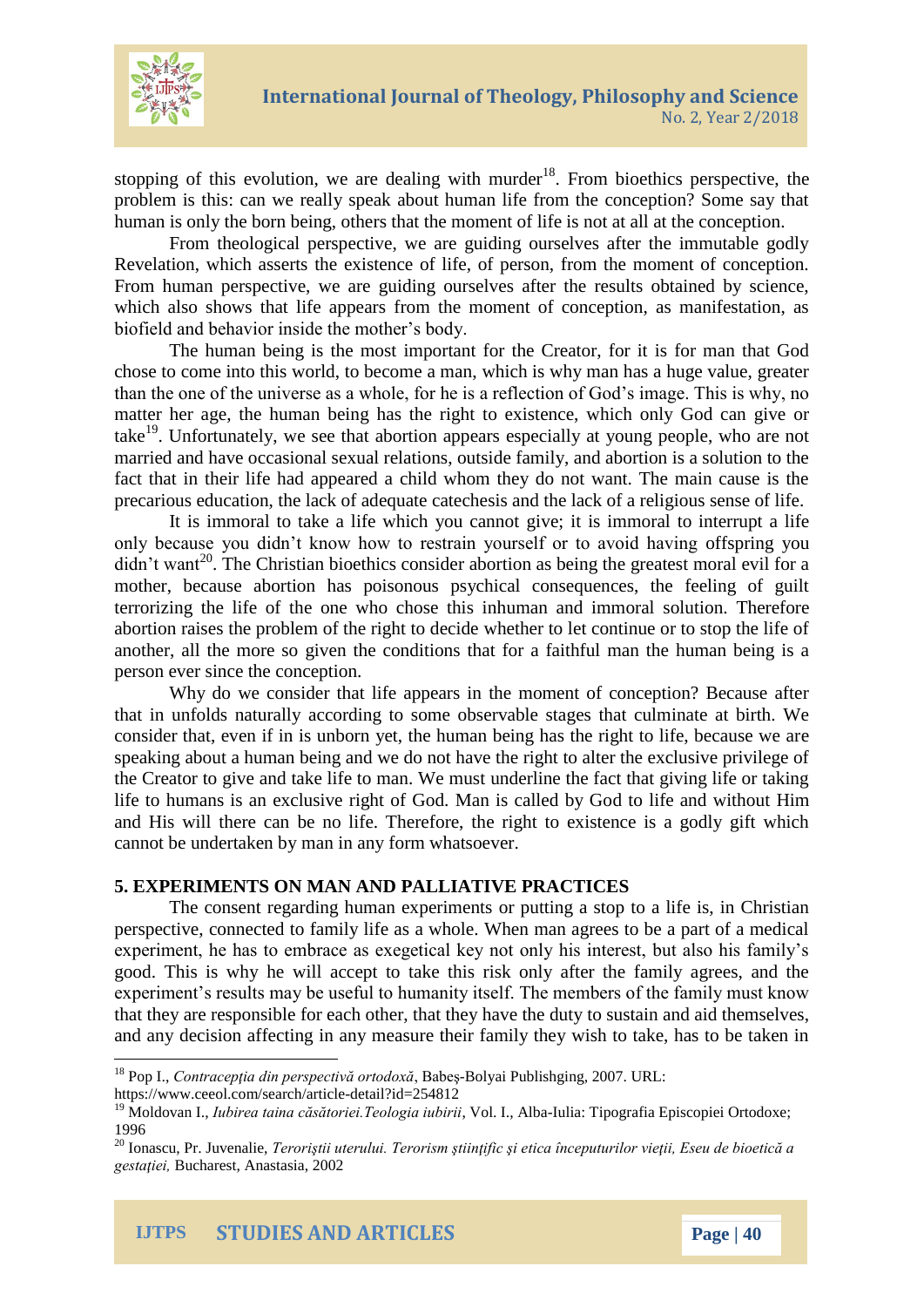

consensus with the family and considering its interests. We have to exclude, here, the experiments based on financial gain or on other personal interests $^{21}$ . In the same optic we have to consider also the problematics of transplant, which is good and useful<sup>22</sup>, but the decision to give an organ to the benefit of another must not affect the familial life, or to be a source of financial gain, but to serve the love for those close to  $\text{us}^{23}$ . The Church blesses any medical practice which has the purpose of reducing sufferance in the world, therefore also the transplant made with respect for the receiver and the donner, live or dead.

A problem that is often encountered, collateral to our problematics, is the one in which members of the family are in a terminal stage of the illness, and the others have to make a decision about using medicines that ease suffering, but reduce life, or about other palliative medical practices<sup>24</sup>. A moral problem that appears here is this: is it moral to decide to shorten the life of a relative, by using medicines that diminish sufferance, or do we let her suffer, sometimes agonizingly, to the natural end of her life?<sup>25</sup>

The issue is not at all simple or easy, and the interpretation key is this: we have to protect human life, but not with the price of human suffering, unless the one who suffers haven't decided otherwise. This moral affirmation must consider not the easiness of life and the avoidance of suffering by all means, but to avoid the maximum of suffering, because otherwise it justifies even if indirectly euthanasia, and the Church follows the principle that life is God's gift and only He can take it away, while man has no right whatsoever to do this.

The family has no right of life and death upon any of its members, but it has the responsibility to protect the life of the members and, as much as possible, in extreme conditions, to avoid the maximum of pain and suffering<sup>26</sup>.

Familial morality is a break against sin and a means to protect the sacramental fidelity of this holy sacrament. To live morally is not an option of will, but a necessity of life, in order to make life on earth bearable and to give man the chance to change and to evolve towards the discovery of his own existential purpose.

To live morally within family is to respect a way of life according to what the Creator wanted for us, because only in this way will we have the potential guarantee of fulfilling the purpose of our lives and avoiding failure.

### **CONCLUSIONS**

 $\ddot{\phantom{a}}$ 

As we have seen, the family represents the optimal environment in which man can fulfil himself, the natural path of human becoming. But the familial itinerary is subjected to numerous challenges and temptations, because the contemporary social context is one that minimizes the religious values and choices.

Family represents a value and an institution that is necessary to our world and that cannot be replaced by anything else, and from our perspective the most viable familial reality is the traditional one. Considering that God has created man after His image, it becomes obvious that fulfillment has to do with the man's need to follow a model, otherwise

<sup>21</sup> Scripcaru G, Ciuca A, Scripcaru C, *Bioetica, stiintele vietii si drepturile omului*. Iaşi: Polirom; 1998

<sup>22</sup> Andronikof M., "Un punct de vedere ortodox asupra transplanturilor de organe", in *Revista Teologică*, 8, 1/1998

<sup>23</sup> Sgreccia E, Tambone V., *Manual de Bioeticã*, Bucharest: Editura Arhiepiscopiei Romano-Catolice de București; 2001

<sup>24</sup> Engelhardt Jr. H. Tristram, *Fundamentele bioeticii creştine. Perspectiva ortodoxă*, Sibiu: Deisis; 2005

<sup>25</sup> Stan G., *Teologie si Bioetica,* Alexandria: Biserica Ortodoxă; 2001

<sup>26</sup> Bogdan C., *Eutanasia şi suicidul asistat medical, din nou în actualitatea dezbaterii international*, in *Revista Română de Bioetică*, 1/2004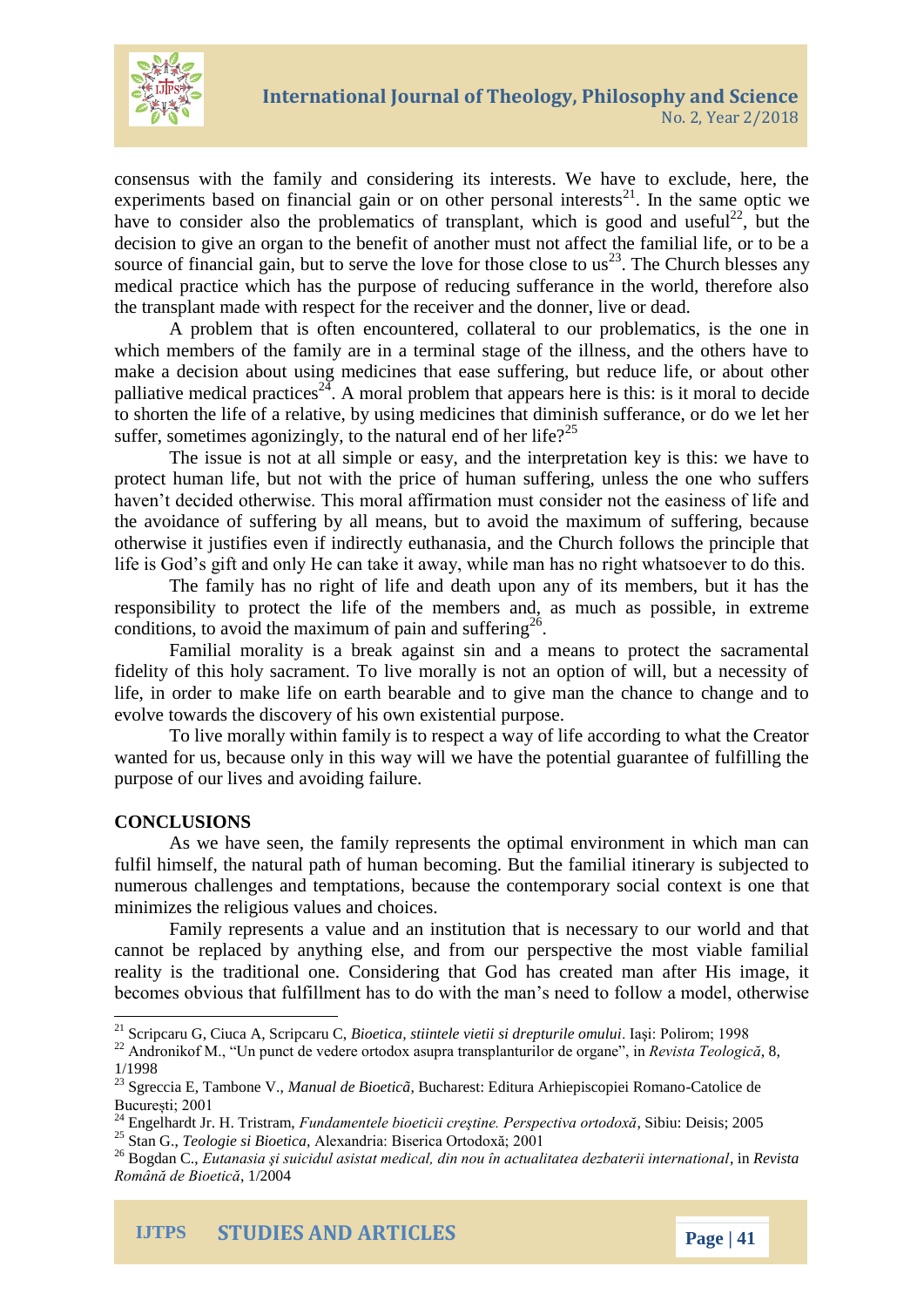

our life, in all her forms of daily, religious, professional, familiar existence, would suffer a huge vacuum if we would not have points of reference, in other words models of life with parable value, which to motivate our facts, thought and will, giving us the courage to engage ourselves in difficult moments and the strength to become better than we were when life asks it of us. The interpretation key of the moral actions, from Christian perspective, regarding human existence, is protecting and sustaining life in any situation but as God's exceptional, ineffable, full of love, gift. It is from this perspective that we must understand the problematics of families with or without children, of the transplant of organs, of experiments on humans, of abortion, divorce or the palliative practices we have talked about.

Whatever puts a stop to life, deforms the existential reality, affects or aggresses human life is abnormal and immoral and, therefore, is of no use to man. Christianity does not absolutize suffering, it does not believe in its necessity, but believes in its conscious and responsible bearing and its surpassing with the aid of the godly charisma.

Among all the challenges our world has to face, those that affect familial life can be considered aggressions against life, have an immoral character and are unprofitable for the life of the community. In conclusion, all that promotes life is moral, while promoting life represents a duty and an obligation for any human being that exists from the Creator's will.

### **BIBLIOGRAPHY:**

- **[1]** Andronikof M., "Un punct de vedere ortodox asupra transplanturilor de organe", in *Revista Teologică*, 8, 1/1998.
- **[2]** Baconski Theodor, *Iacob şi îngerul*. Bucharest: Humanitas; 1997.
- **[3]** Balswich J O., Balswich J. K., *Familia, o perspectivă creştină asupra căminului contemporan*, Oradea: Casa Cărţii; 2009.
- **[4]** Bogdan C., *Eutanasia şi suicidul asistat medical, din nou în actualitatea dezbaterii international*, in *Revista Română de Bioetică*, 1/2004.
- **[5]** Breck J., *Darul sacru al vieţii. Tratat de bioetică*. Cluj-Napoca: Patmos; 2003.
- **[6]** Buta M. Gelu editor, *Medicii şi Biserica*, vol. 6: *Perspectiva ortodoxă contemporană asupra sfârşitului vieţii*, Cluj-Napoca: Renasterea; 2008.
- **[7]** Chipea F., *Familia contemporană – tendinţe globale şi configuraţii locale*, Bucharest, Expert, 2011.
- **[8]** Ciubotea, IPS Daniel, "Familia creştină-Biserica de acasă", in *Familia creştină azi*, Iaşi, Trinitas, 1995.
- **[9]** Engelhardt Jr. H. Tristram, *Fundamentele bioeticii creştine. Perspectiva ortodoxă*, Sibiu: Deisis; 2005.
- **[10]**Evdochimov P., *Taina iubirii*, Bucharest, Christiana, 1994.
- **[11]**Gherghel P., *Familia creştină şi căsătoria*. In *DT*; 8/2001.
- **[12]**Ilioaie Ş., *Cultura vieţii-aspecte morale în bioetică.* Cluj-Napoca: Renasterea; 2009.
- **[13]**Ionascu, Pr. Juvenalie, *Teroriştii uterului. Terorism ştiinţific şi etica începuturilor vieţii, Eseu de bioetică a gestaţiei,* Bucharest, Anastasia, 2002.
- **[14]** Mayendorff J., *La marriage dans le perspective orthodoxe*. YMCA Press; 1986.
- **[15]**Mihaita, IPS Nifon, *Misiologie creştină*, Bucharest, Asa, 2005.
- **[16]** Mihoc C., *Taina Căsătoriei şi familia creştină în învăţăturile Sfinţilor Părinţi din sec. al IV-lea*, Sibiu, Teofania; 2002.
- **[17]** Mladin N., *Studii de Teologie Morală*. Sibiu: Ed. Tipografiei şi Arhiepiscopiei; 1969.
- **[18]**Moldovan I., *Adevărul şi frumuseţea căsătoriei*. Alba Iulia; 1996.
- **[19]**Moldovan I., *Iubirea taina căsătoriei.Teologia iubirii*, Vol. I., Alba-Iulia: Tipografia Episcopiei Ortodoxe; 1996.
- **[20]**Pop I., *Contracepţia din perspectivă ortodoxă*, Babeş-Bolyai Publishging, 2007. URL: https://www.ceeol.com/search/article-detail?id=254812
- **[21]**Popescu D., "Famila în cultura secularizată", in *Actele Congresului Internaţional "Familia şi Viaţa la începutul unui nou mileniu creştin*", Bucharest, EIBMBOR, 2001.